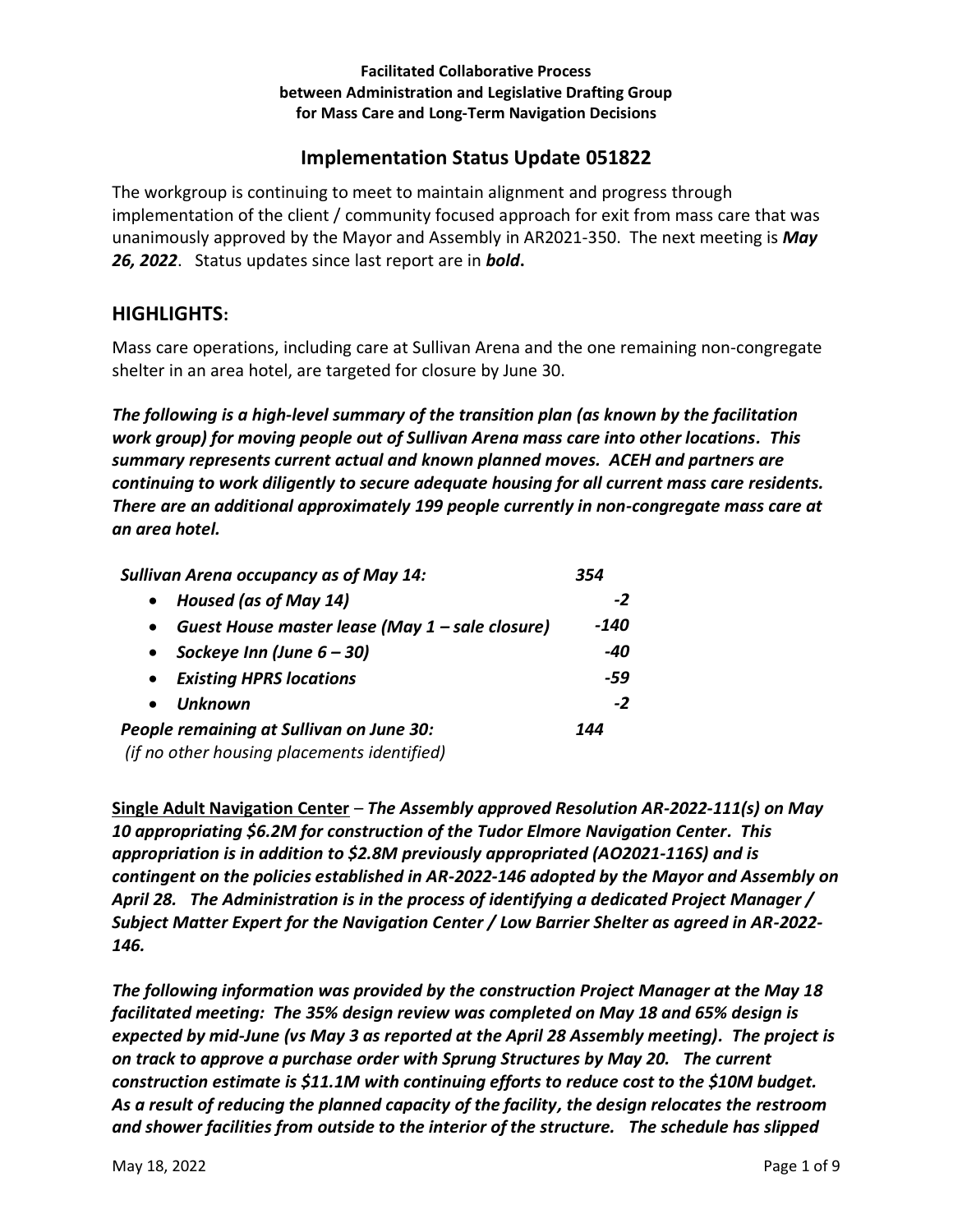*with anticipated occupancy now on or about September 15. The facilitated workgroup is continuing to request documentation of the project plan including critical path design and construction schedule and cost estimates breakdowns for review.* 

*The MOA has committed to join and participate in the Communities of Practice for both Navigation Centers and Low Barrier Shelters to support the design of the programs and operations plans. The facilitators recommended that the project team consider embedding an individual representing the subject matter experts on navigation center and low barrier shelter operations into the project planning team to improve real time coordination and collaboration so that program and operational considerations can be readily available as construction decisions are made. The facilitation workgroup requested a documented Program / Operations Plan that describes the vision for the functioning of the facility.* 

**Permanent Supportive (PSH) / Workforce Housing (WFH)** – *A Purchase and Sales Agreement for the purchase of the Guest House Inn by First Presbyterian LLC was signed May 5 for a hotel conversion site providing 130 housing units. The estimated capital cost per room is significantly less than the cost for new construction and is less than the national average for hotel conversions. The facility is being leased for transitional housing while the site due diligence is underway before the sale is completed. This will allow the move of approximately 120 - 150 people from the Sullivan Arena into transitional housing.* 

*The RFP for \$900K (AR-2022-155) to support rapid rehousing as part of the mass care exit is expected to be issued on or about May 23. The tentative timeline for having the contract in place is now mid to late June.* 

**Sockeye Inn Complex Care** – *The facility will open for complex care on June 6. With the MOA Planning Department use determination provided to the owner, SCCA, the Sockeye is currently zoned for complex care and a conditional use permit is not required. Approximately 75 people needing complex care will be moved to the Sockeye from mass care facilities and other shelters. Additional clients will be able to move out of mass care into some of the traditional providers' shelter beds vacated by moves to complex care.* 

**Substance Abuse Treatment and Housing** – *AR-2022-111s (as amended) approved May 10, appropriating funds for construction of the Navigation Center / Shelter included a provision that "the Mayor's Administration make a firm written commitment to make a good faith effort to operate the property at 1000 E. 36th Avenue (formerly Golden Lion Hotel) as a substance misuse treatment center". On May 18 the facilitation workgroup agreed to the decision framing process to be used to confirm current needs for substance misuse level of treatment and number of treatment beds and evaluate options to address the problem.* 

Salvation Army expects secure full funding from the State of Alaska by May 18 to repair the 68 bed treatment facility that was damaged in the 2018 earthquake.

**Special Populations Housing** – Funding for potential master leasing or to acquire hotels is being explored to serve this population.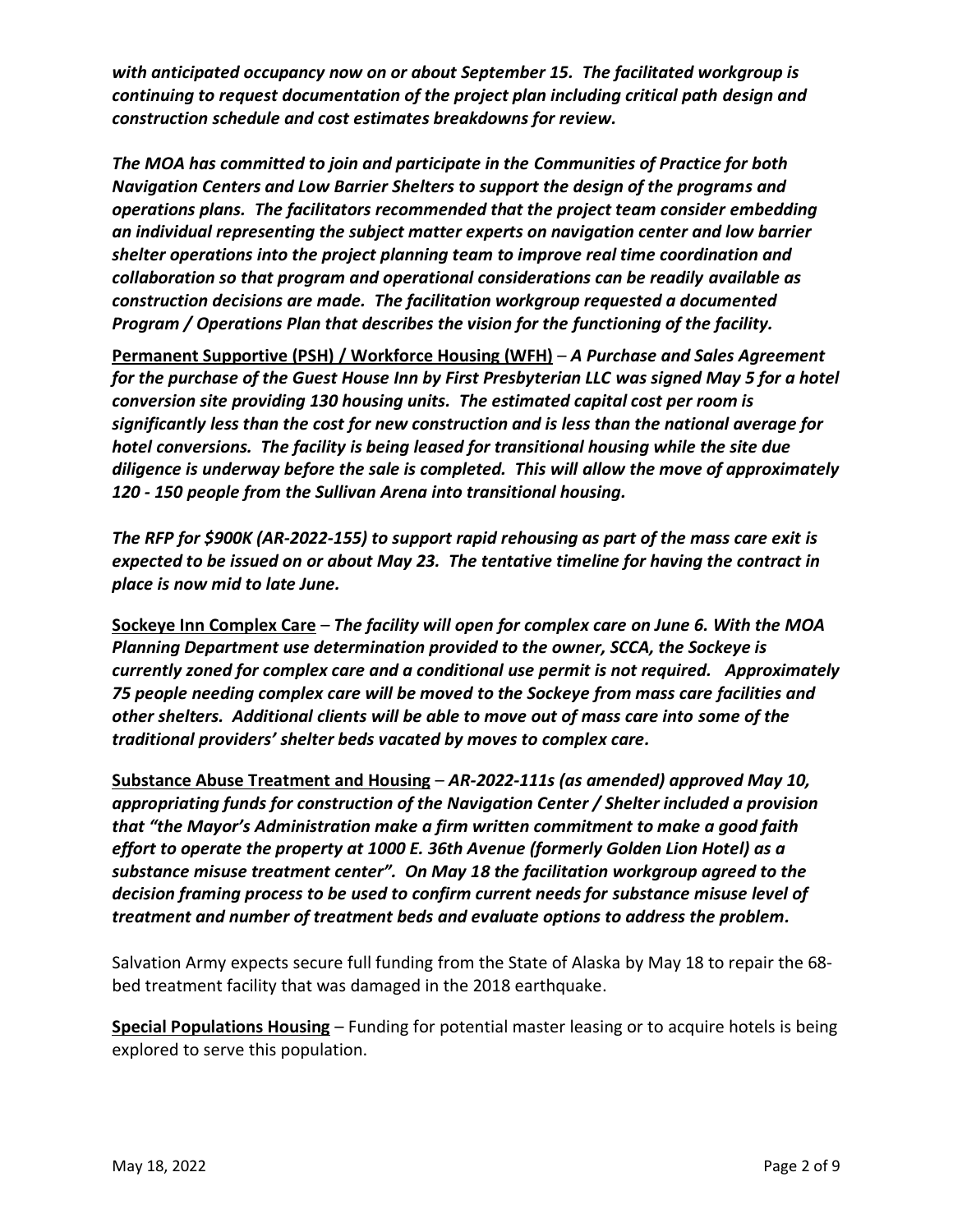#### **IMPLEMENTATION STATUS SUMMARY**

**System Overview:** The mass care exit strategy aligns with and closes gaps in the Anchorage Homeless Prevention and Response System. The planned improvements will apply best practices for coordinated entry, navigation centers, emergency shelters, behavioral and substance abuse treatment, and permanent supportive housing to most effectively support people experiencing homelessness, provide the most cost-effective homelessness prevention and response system and minimize adverse community impacts. The resulting enhanced system will provide compassionate and more effective care for Anchorage's vulnerable people experiencing homelessness by providing wrap around support based on what each individual needs. Parallel activities are underway outside of the facilitated process to accelerate moving people into housing to reduce the need for temporary shelter beds. Collaborative funding will be obtained from a variety of sources including public-private partnerships.

**Timeline:** The Administration intends to close mass care by June 30, 2022. An updated timeline is needed based on the updated schedule for construction of the navigation center.

**Funding Plan** – It is inherent in the funding plan for the exit strategy that site selection, operational plans and transition plans support the most cost efficient and effective homelessness prevention and response system.

To date, *\$18,450,000* has been committed for the multiple projects in the facilitated plan to exit mass care. Funders to date are the Municipality of Anchorage, Rasmuson Foundation, Weidner Apartment Homes, Chugach Alaska Corporation, Calista Corporation, Providence Health Services Alaska, and Premera Blue Cross. Funds are held in a special project fund account at the Alaska Community Foundation to be expended as projects come online. Other philanthropic donors are contributing to operations, such as Doyon Corporation and the Alaska Mental Health Trust. Discussions are underway with other potential funders. Potential funders' decisions are highly dependent on their confidence in the ongoing support of both the Mayor and Assembly for the funding and implementation of the strategy.

The Assembly / MOA appropriated \$6M in December 2021 for capital investments into 3 planks of the exit strategy:

- o Complex Needs Shelter (Sockeye Inn)
- o Permanent Supportive / Workforce Housing (PSH/WFH)
- o Single Adult Navigation Center / Shelter.

## *The Assembly approved Resolution AR-2022-111(s) on May 10 appropriating an additional \$6.2M for construction of the Tudor Elmore Navigation Center/Shelter.*

In addition, MOA has requested \$15M from the State of Alaska in the 2022 Legislative Request to be used for the following 3 areas. Initial discussions between the Mayor and the Governor / Legislature have been positive.

- o Permanent Supportive / Workforce Housing (PSH/WFH)
- o Single Adult Navigation Center / Shelter
- o Special Populations Housing.

Funding for sustainable operations is being developed and is necessary to attract owners and operators willing to operate and sustain these sites once they are brought on-line. Operating fund sources include HUD (ESG, CDBG, Home), state, MOA, and philanthropy. Sources are tied to specific client needs and program requirements and require continued collaborative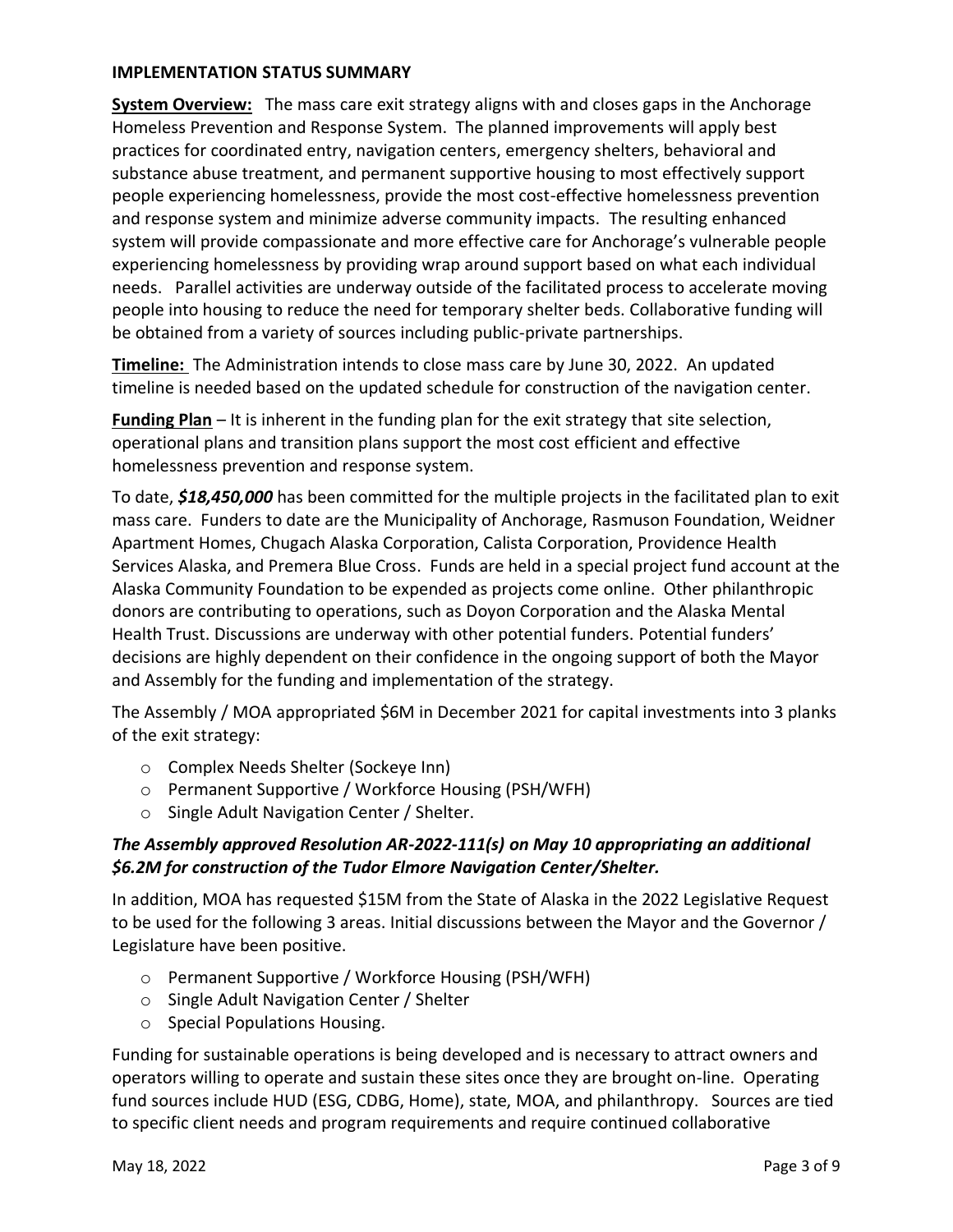investigation to secure the needed funding. The workgroup is developing an overall operating finance plan to detail the anticipated operating costs and potentially available funds for both shelter and supported housing components of the strategy. The operational costs for housing / shelters will be leveraged with available state and federal funding for housing stability.

The working group will continue to consult with MOA Legal, Planning and Procurement to confirm requirements for purchase and operation for sites that include funding from the MOA.

The HUD Technical Assistance resource team 3 is actively engaged in support of the mass care exit strategy. The HUD team is bringing experience working with other cities in similar efforts to maximize access to federal programs for housing stability and increase access to affordable units for housing. A goal has been set to secure housing for 10 people every day between April 1 and June 30 to support the mass care exit strategy.

**Sockeye Inn Complex Care Shelter**:The facilitated plan to exit mass care is to move people as quickly as possible out of mass care to more suitable shelters and ultimately to housing. The complex care shelter will address a long-standing gap within the current continuum of care system by providing shelter and care for persons experiencing homelessness with medical concerns and/or disabilities for whom a congregate shelter exacerbates risk.Over 150 people with medical needs have been identified within the current homeless prevention response system.

The Sockeye Inn was purchased by Ship Creek Community Assets II (SCCA II) on March 29, 2022 and will be operated by Catholic Social Services (CSS). The Sockeye Inn will provide 61 units serving up to 120 people.

## *The selection of the facility operator was the responsibility of the owner SCCA and was not a MOA decision therefore was not required to follow MOA procurement processes. The MOA Planning Department use determination provided to the owner, SCCA, shows the Sockeye is currently zoned for complex care and a conditional use permit is not required.*

The facility is temporarily closed while CSS prepares for complex care operations. Alternative housing was secured for all residents during the temporary closure through the efforts of ACEH staff. CSS will begin complex care operations on or about *June 6, 2022. Approximately 75 people needing complex care will be moved from mass care facilities and other shelters. Additional clients will be able to move out of mass care into traditional providers' shelter beds vacated by moves to complex care.* 

Funds for this purchase are a combination of private and public funding. The MOA contributed \$2M, and non-governmental funders paid the balance to cover the purchase price and closing costs. In addition, Doyon provided beds, linens, storage units, and an automatic door access system for the facility.

The estimated annual operating cost is \$3M - \$4M. AHD is drafting a proposed amendment to the city's HUD Consolidated Plan to secure \$1.2M in CDBG-cv funds. This is a HUD process that will be coordinated with the ACEH which is the HUD designated Continuum of Care (CoC) for Anchorage's shelter and homeless response system. The Assembly approved a \$1.0675M appropriation from the Alcohol Tax to support complex care operations on March 15.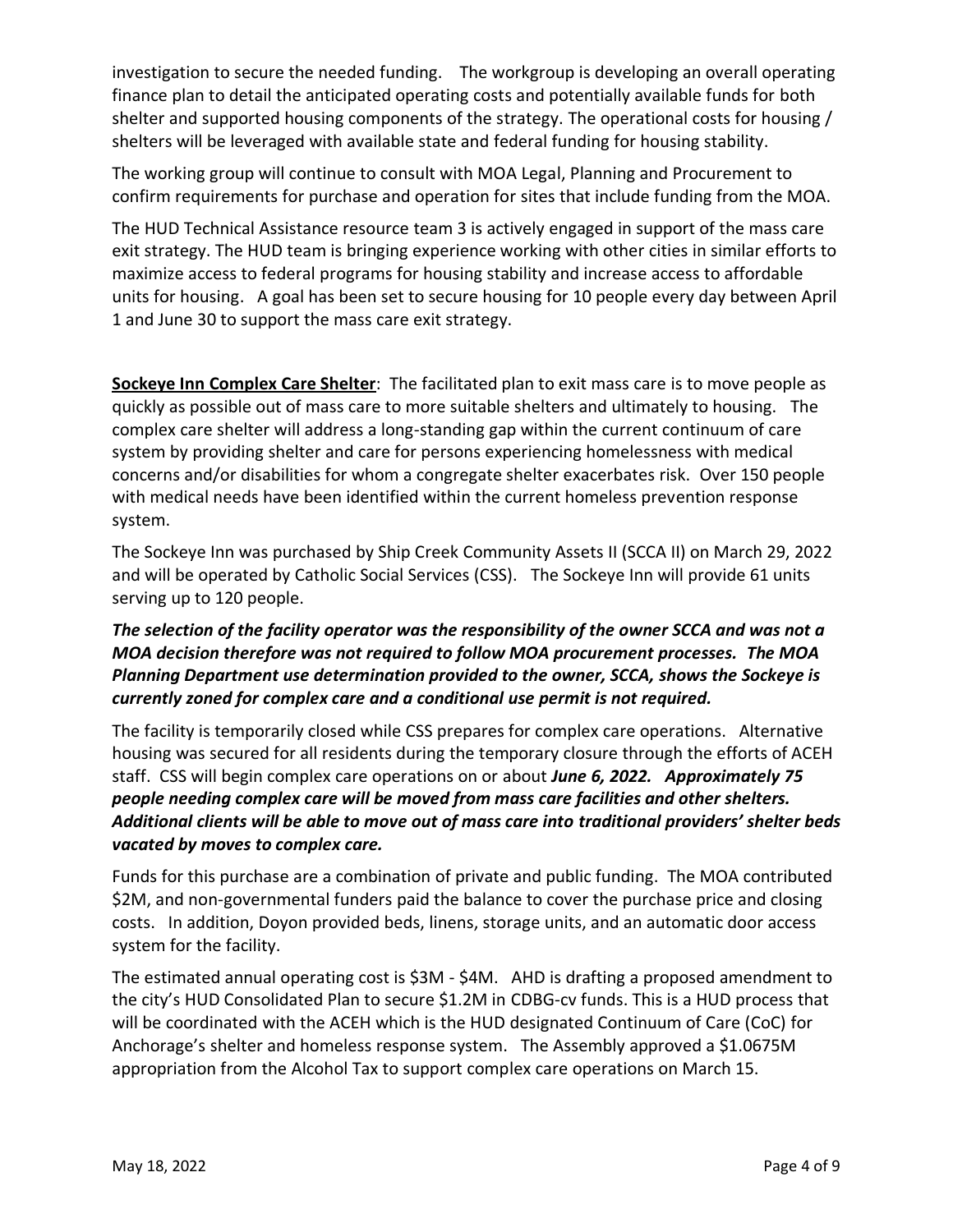**Permanent Supportive Housing (PSH) / Workforce Housing (WFH)**: Clients served by PSH include people experiencing homelessness who can live independently with suitable support services. Clients served by WFH include employed individuals who are experiencing homelessness because they cannot afford available market housing. Several hundred units are required to meet the needs of existing mass care clients.

ACEH, as the community coordinator for analyzing and managing gaps in the homeless prevention and response system, is working with philanthropic partners to explore suitable sites and financing options for acquiring properties.

*A Purchase and Sales Agreement for the Guest House Inn by First Presbyterian LLC was signed May 5 for a hotel conversion site.* This hotel conversion will provide 130 housing units serving approximately 120 to 150 individuals.The estimated capital cost per room is significantly less than the cost for new construction and is less than the national average for hotel conversions.

The Guest House is leased for transitional housing while the site due diligence is underway before the sale is completed. This will move people from the Sullivan Arena into transitional housing and then help them move on to permanent housing.

The Assembly passed a resolution on April 26 to use federal funds that the MOA had specifically set aside to move people from mass care to housing. The Assembly approved resolution AR-2022-148 on April 26 to suspend Title 7 procurement rules and appropriated \$1.9M for interim operations by homeless service provider 99 Plus 1 (currently providing services at the mass care congregate and non-congregate locations) at the Guest House for 90-120 days. The next step is for the Administration to issue a contract to 99 Plus 1 for this operation. This is very time sensitive to move people quickly due to the June 30 Sullivan closure date. In addition, the Assembly passed resolution AR-2022-155 on April 28 to suspend Title 7 procurement rules so that MOA could contract with homeless service provider 99 Plus 1 to rapidly move additional people out of Sullivan Arena mass care into available housing other than the Guest House interim operations. The funds in both resolutions must be expended by September. This resolution was subsequently vetoed by the Mayor requiring that the contract follow normal procurement processes. *The latest timeline for the RFP indicates this contract will not be in place until mid to late June.* 

Operating budgets and identification of sustainable funding sources (such as AHFC rental subsidies and housing stabilization funds) are under development with housing providers including RuralCap and NeighborWorks Alaska. *An RFP for operation of the Guest House facility is scheduled to be issued May 23.* 

The Barratt Inn was previously identified by the facilitation group for potential conversion to approximately 90 workforce and supportive housing units. Negotiations with the owner have been halted because of the need for additional information from the owner to substantiate the level of renovation and cost required to make the facility safely operational. The timeline and cost for renovation need to be clearly determined and more fully assessed before proceeding any further.

Efforts continue to identify additional units to fill anticipated capacity needs for the mass care exit strategy. There are other PSH projects underway in the community that may expand the availability of units that can support mass care exit.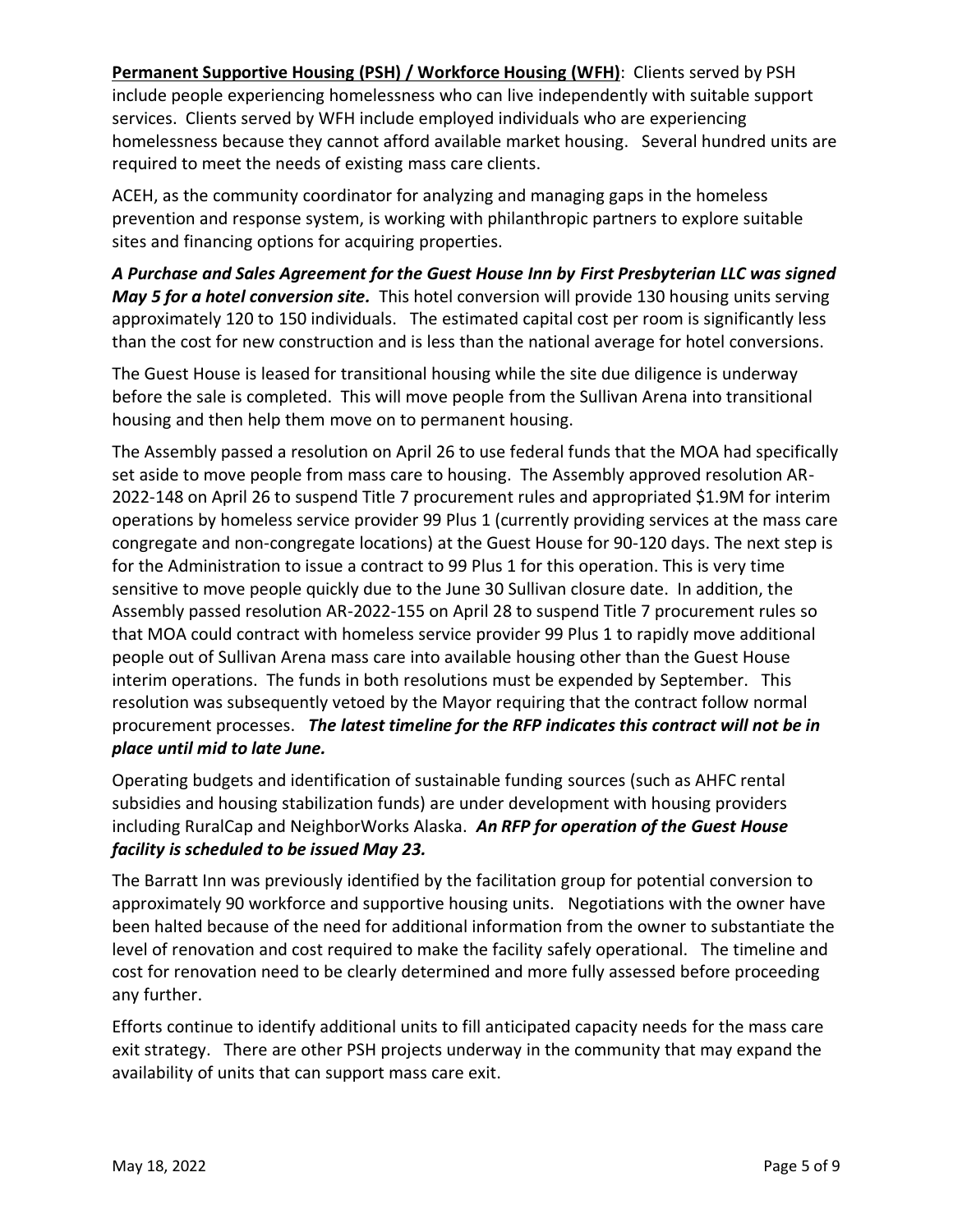**Single Adult Navigation Center / Shelter**: The Single Adult Navigation Center / Shelter will provide navigation support services and temporary low barrier shelter for persons experiencing homelessness that are over the age of 25 and do not meet the criteria and/or capacity limits for other shelter or housing locations. Most of the clients served at this location are typically single adult men. The navigation center will be a low-barrier, service-enriched shelter focused on moving persons experiencing homelessness into permanent housing and will provide temporary living facilities while case managers connect individuals experiencing homelessness to jobs, public benefits, health services, shelter, and housing.

The Assembly approved an appropriation of \$800K on March 15 for preliminary design at the (AR2022-72). A \$50,000 contract was awarded to Roger Hickel Contracting through the competitive process for construction management [\(RFP 2022P007\)](https://purchasing.muni.org/Web%20E-Bid/Open/rfp/2022P007%20Navigation%20Center/Proposal%20Document/2022P007%20-%20Navigation%20Center.pdf). Roger Hickel Contracting solicited competitive bids for the manufacture of the structure and Sprung Structures was the successful bidder. The tensioned membrane structure will take 6-8 weeks to manufacture. The \$2M previously appropriated (AO2021-116S December 7, 2021) for the facility is being released from the Alaska Community Foundation to initiate the manufacturing process for the structure. The manufacture of the structure is planned to occur on a parallel path with final design in order to fast track the project for startup.

Resolution AR-2022-146 was approved April 28 setting policy as a condition of the navigation center / shelter appropriation that the MOA commits to striving to achieve "functional zero" in reducing homelessness in a 2-year period after the navigation center is operational and shutting down the shelter portion of the navigation center once "functional zero" has been achieved. The capacity for the center was reduced from 200 beds with 130 surge capacity to 150 beds with emergency surge capacity of 50 by this resolution.

*The Assembly approved Resolution AR-2022-111(s) on May 10 appropriating an additional \$6.2M for construction of the Tudor Elmore Navigation Center / Shelter. This appropriation is in addition to \$2.8M previously appropriated (AO2021-116S) and is contingent on the policies established in AR-2022-146 adopted by the Mayor and Assembly on April 28. AR-2022-111(s) also included a condition requiring that "the Mayor's Administration make a firm written commitment to make a good faith effort to operate the property at 1000 E. 36th Avenue (formerly Golden Lion Hotel) as a substance misuse treatment center".* 

The capital estimate provided on April 28 for construction of the shelter was \$13.4M including \$11.9M construction costs and \$1.5M for internal furnishings. This estimate was based on the design of a 29,000 sq ft tensioned membrane structure to be fabricated by Sprung Structures and installed at the Tudor Elmore site between the APD offices and the evidence lot.

The estimate for annual operating costs provided by the Administration at the April 28 Assembly meeting was \$5M.

The schedule provided by the MOA project manager for the April 28 Assembly meeting indicates that the navigation center / shelter will not be available prior to June 30 mass care closure so the Administration has drafted an interim plan for providing shelter to individuals from June 30 until the navigation center / shelter opens in fall. *There has been subsequent discussion of the potential to accelerate construction plans and/or to provide for temporary occupancy while construction is completed.* 

*The following information was provided by the MOA Project Manager at the May 18 facilitated meeting: The 35% design review was completed on May 18 and 65% design is*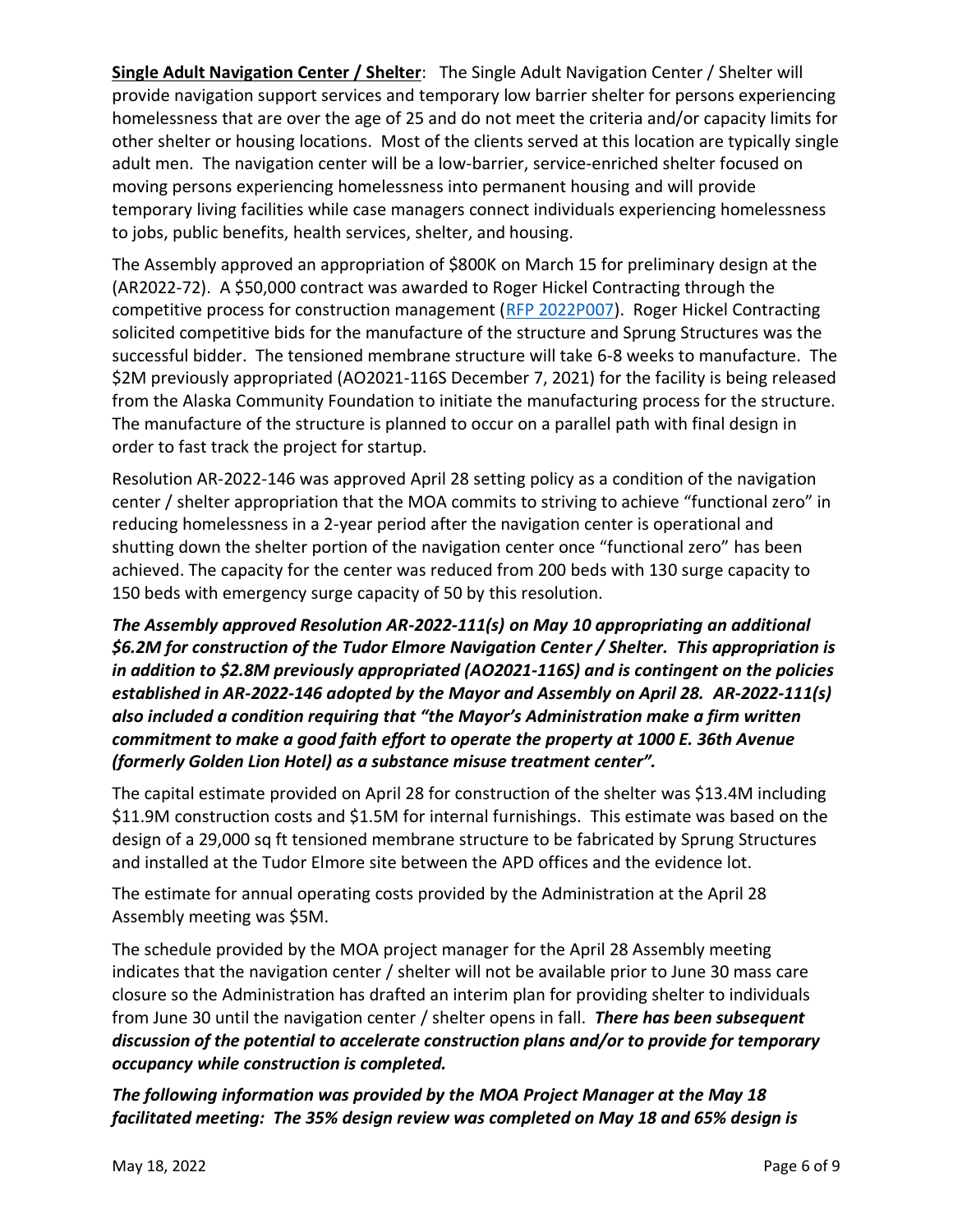*expected by mid-June (vs May 3 as reported at the April 28 Assembly meeting). The project is on track to approve a purchase order with Sprung Structures by May 20. The current construction estimate is \$11.1M with continued efforts to find opportunities to reduce cost to the \$10M budget. As a result of reducing the planned capacity of the facility the restroom and shower facilities will be relocated from outside to the interior of the structure. The schedule has slipped by 2 weeks with anticipated temporary occupancy on or about September 15.* 

## *The facilitated workgroup is continuing to request documentation of the project plan including design, critical path schedule and cost estimate breakdown for review.*

*The MOA has committed to join and participate in the Communities of Practice for both Navigation Centers and Low Barrier Shelters to support the design of the facility program and operations plans.* AHD and ACEH will collaborate to draft navigation center operating best practices leveraging work that is already underway for the 3<sup>rd</sup> Avenue Navigation Center. This work will support decisions regarding the programs and practices that will be provided at the Navigation Center to inform the detailed design of the physical facility and the future operating costs. The project team is planning a collaborative effort with navigation center operations and design subject matter experts to help define the programs and services to be provided in the navigation center. This collaboration will help inform the final design of the navigation center / shelter. *The facilitators recommended that the project team consider embedding an individual representing the subject matter experts on navigation center and low barrier shelter operations into the project planning team to improve real time coordination and collaboration so that program and operational considerations can be readily available as construction decisions are made.* 

*The facilitation workgroup requested a documented Program / Operations Plan that describes the vision for the functioning of the facility.* 

**Special Populations Housing:** (Elderly, Women, LBGTQ+): A site location has not yet been identified; however, the workgroup is continuing to monitor other system enhancements planned and/or underway by other program providers that will be / may be serving this population (e.g., the Choosing Our Roots grant mentioned below). Funding for potential master leasing and/or hotel acquisitions for rooms to serve this population is also being explored by the facilitated workgroup.

**Substance Abuse and Housing**: *Assembly AR-2022-111s (as amended) appropriating funds for construction of the Navigation Center / Shelter included a provision that "the Mayor's Administration make a firm written commitment to make a good faith effort to operate the property at 1000 E. 36th Avenue (formerly Golden Lion Hotel) as a substance misuse treatment center". On May 18 the facilitation workgroup agreed to the decision framing process to be used to confirm the current needs for level of treatment and number of treatment beds and evaluate the options to address the problem.*

Efforts are underway with the Salvation Army to return the 48<sup>th</sup> Avenue facility to service for providing 68 substance abuse treatment beds. The Boutet Company has completed the 100% engineering package for renovating the existing location to repair 2018 earthquake damage and allow safe occupancy using State of Alaska funds. The Salvation Army is continuing to work to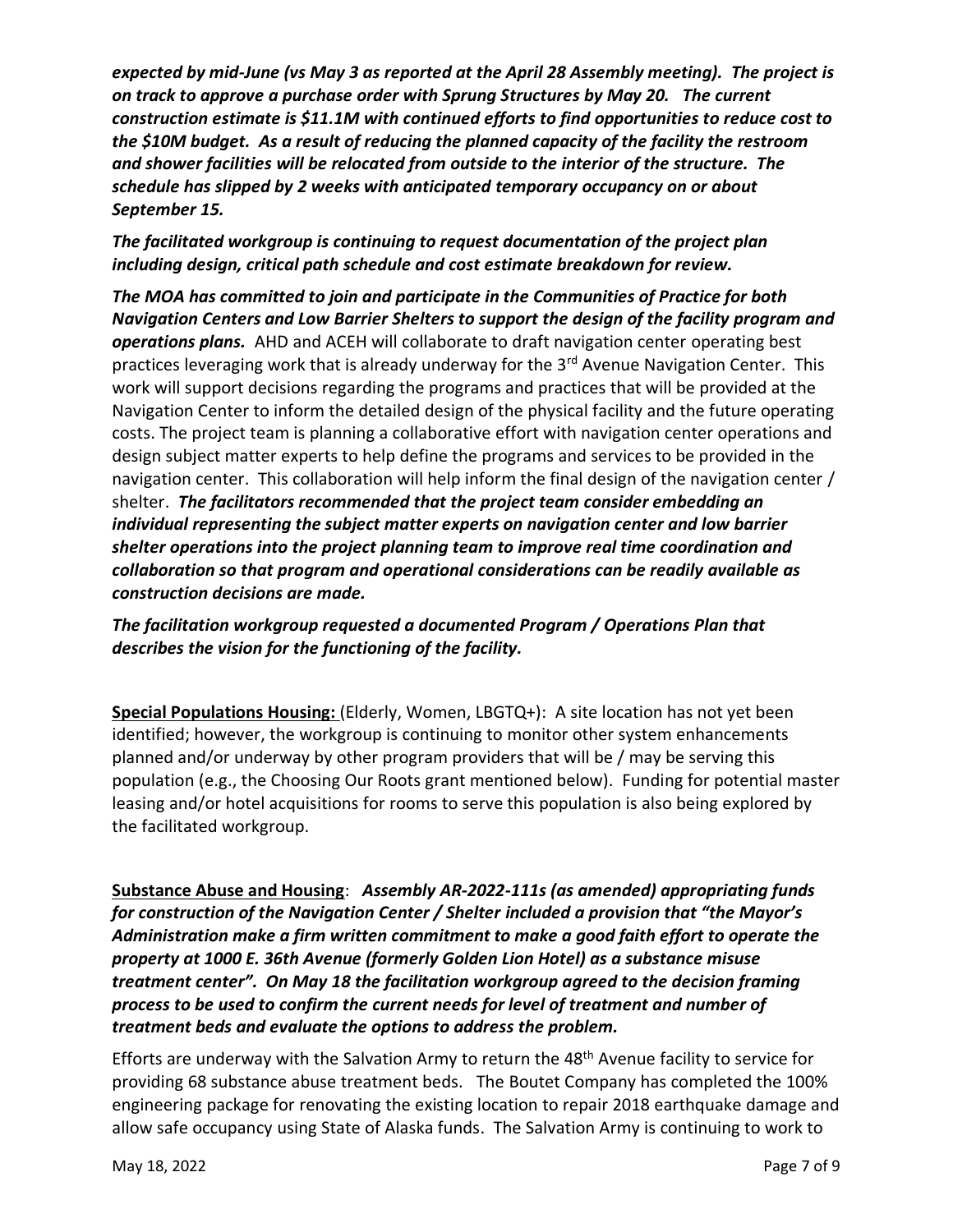secure State of Alaska 2018 earthquake response funds to allow renovation work to begin. Funds are expected to be available on or about May 18. Other potential Salvation Army locations are also being discussed for return to service.

**Other System Enhancements:** In addition to implementation of the 5 planks of the exit strategy there is work ongoing by other partners in the homelessness prevention response system that create potential space for moving clients out of mass care. These include reopening and/or optimization of existing shelters to increase bed capacity (Salvation Army, Downtown Hope Center, and Brother Francis), improving the system for utilization of rental assistance and housing stability funds, and the United Way Landlord Housing Partnership incentives. Choosing Our Roots (COR) has a \$500K ARPA grant from AHD for 10 units of LBGTQ+ (age restricted) safe shelter/housing.

As previously communicated:

- $\circ$  Facilitated Process Clarification: The Assembly members who are part of the facilitated process committed to collaborate with the Administration members to develop the recommended strategy and guide implementation of the mass care exit strategy. The Assembly members maintain frequent communications with the rest of the Assembly to share status updates and opportunities to provide input. The Assembly members neither represents nor guarantee the votes of other Assembly members on the recommendations that result from the facilitated process.
- o We continue working together with commitment to collaborative process.
- o We share goals to end homelessness and belief that navigation is only one part of the continuum of care; housing always a goal; shelter will be a part of navigation plans.
- $\circ$  Not politically focused it's about getting it right for the benefit of the community.
- o Have agreed to a decision process that supports reaching agreement on quality decisions that are best for our community.
- o Have agreed to a decision frame that includes problem statements, timeline, outcome goals, ranking criteria, alternatives to be considered and analysis to support decisions.
- o Will socialize / communicate / vet progress with rest of Assembly and other key stakeholders and community partners to include Community Councils as discussions move forward.
- o The mass care exit strategy aligns with and closes gaps in the existing Homeless Prevention Response System.